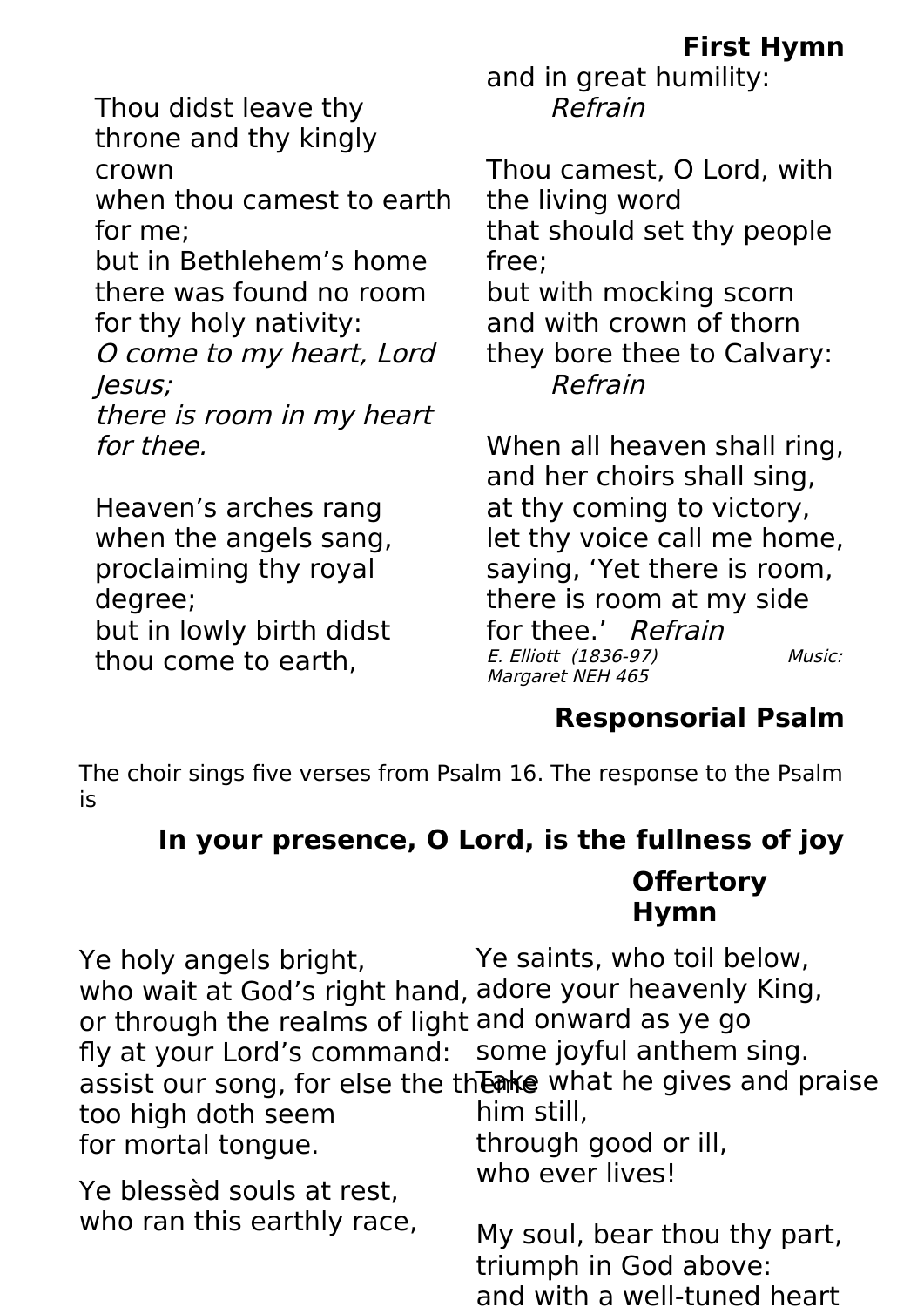and now, from sin released, behold the Saviour's face: God's praises sound, as in his sight with sweet delight ye do abound.

## **Possible Communion Hymn**

Strengthen for service, Lord, the hands that holy things have taken; let ears that now have heard thy songs to clamour never waken.

Lord, may the tongues which 'holy' sang keep free from all deceiving; the eyes which saw thy love be bright, thy blessed hope perceiving.

The feet that tread thy holy courts from light do thou not banish; the bodies by thy body fed with thy new life replenish.<br>*Syrian 4th Century* 

Music: Ach Gott Und Herr

 **Final Hymn**

From heaven you came, helpless babe, entered our world, your glory veiled, not to be served, but to serve, and give your life that we might live. This is our God, the Servant King, he calls us now to follow him, to bring our lives as a daily offering of worship to the Servant King.

There in the garden of tears my heavy load he chose to bear; his heart with sorrow was torn, "Yet not my will, but yours," he said. This is our God …

Come, see his hands and his feet, the scars that speak of sacrifice, hands that flung stars into space to cruel nails surrendered.